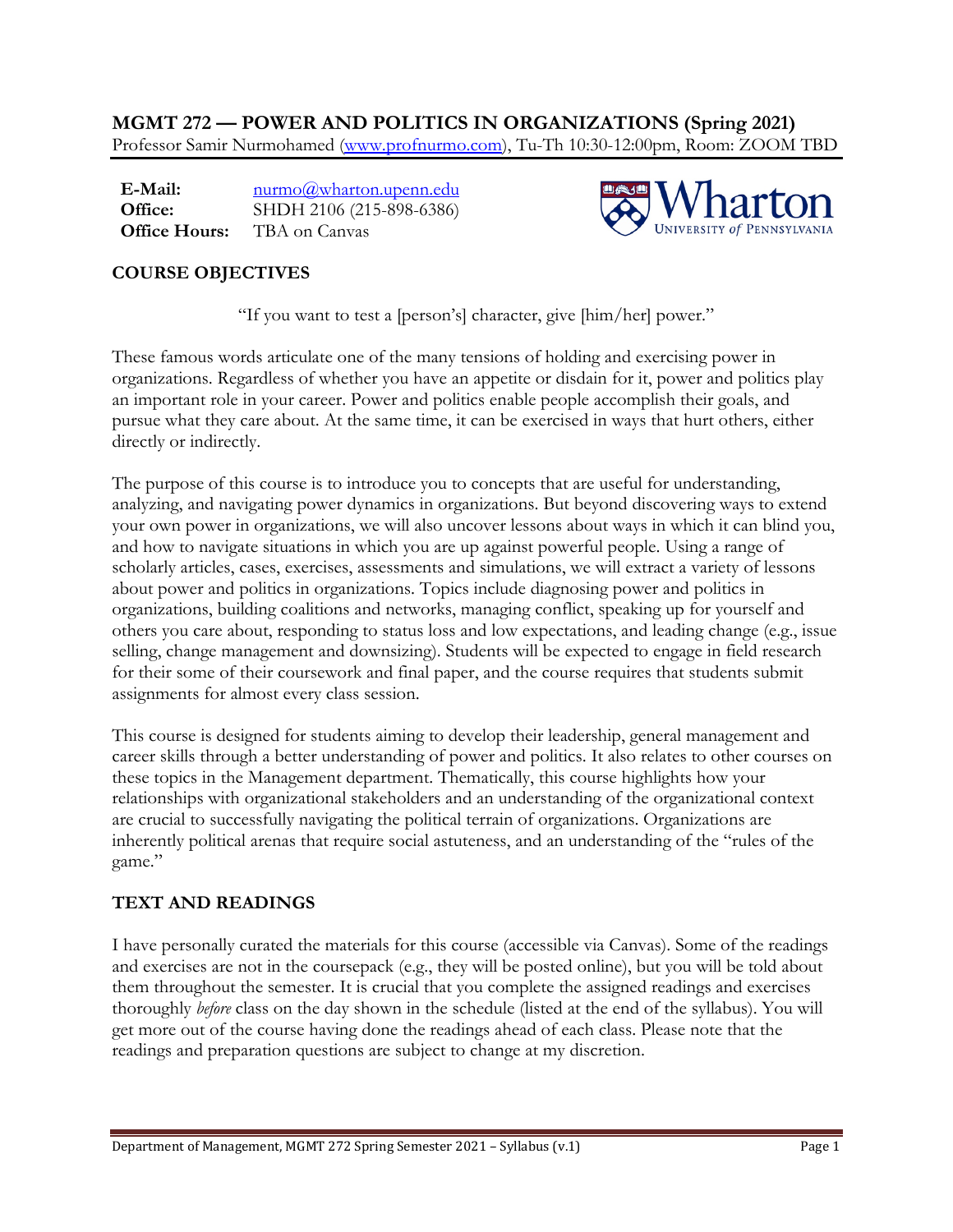## **COURSE EXPECTATIONS AND EVALUATION**

### **Course Expectations**

All classes will be held virtually. A critical component of the success of this course depends on *you*. This class relies on informed engagement for learning, and we reinforce this in several ways:

- For each class session, you are expected to be on time and ready to participate with your camera "on" using your computer at all times. You are expected to focus on the class (i.e., off your phone and not to toggle between the class and other windows or devices).
- To register for the course, you are expected to attend the first week of classes. If you are unable to attend the first week of classes or registered late for the course, you should request my authorization to enroll. It is your responsibility to get up to speed with any missed coursework, including assignments.
- If you will be absent, late or need to leave class early, you are expected to inform me via email prior to class. Also, any unexcused/excused absences should be reported to the undergrad/MBA academic office and/or course absence report system (e.g., Penn InTouch).
- Because course engagement is critical to the success of the course, absences, a lack of preparation, or the misuse of an electronic device can seriously affect your grade (i.e., it can result in D/F/LT grades in the course even if you pass other parts of the course), and I reserve the right to drop you from the course. If you do not expect to attend every class, I urge you to reconsider whether this course is appropriate for you.

### **Course Evaluation**

| <b>Components</b>            | <b>Grade Value</b> | Due Dates      |
|------------------------------|--------------------|----------------|
| 1) Class Contribution        |                    |                |
| A. Preparation Assignments   | $35\%$             |                |
| B. Participation             | 20%                |                |
| 2) Personal Development Plan |                    |                |
| A. Progress Slide Deck       | $5\%$              | April 8 and 13 |
| B. Final Paper               | 40%                | April 22       |

Your overall grade is based on the following components (more detail is provided below):

#### **1) Class Contribution**

There are two components to your class contribution grade: (A) preparation assignments, and (B) participation.

## **A) Preparation Assignments**

Preparation assignments are designed to help you acquire a deeper understanding of course concepts and prepare for classroom discussion using the material assigned for the day. These preparation assignments will usually require you to log into Canvas before 8 am prior to every class session, and respond to one of the questions listed on Canvas for the class session. Similar to the business world, work must be delivered on time. Therefore, you will only be eligible to receive credit for a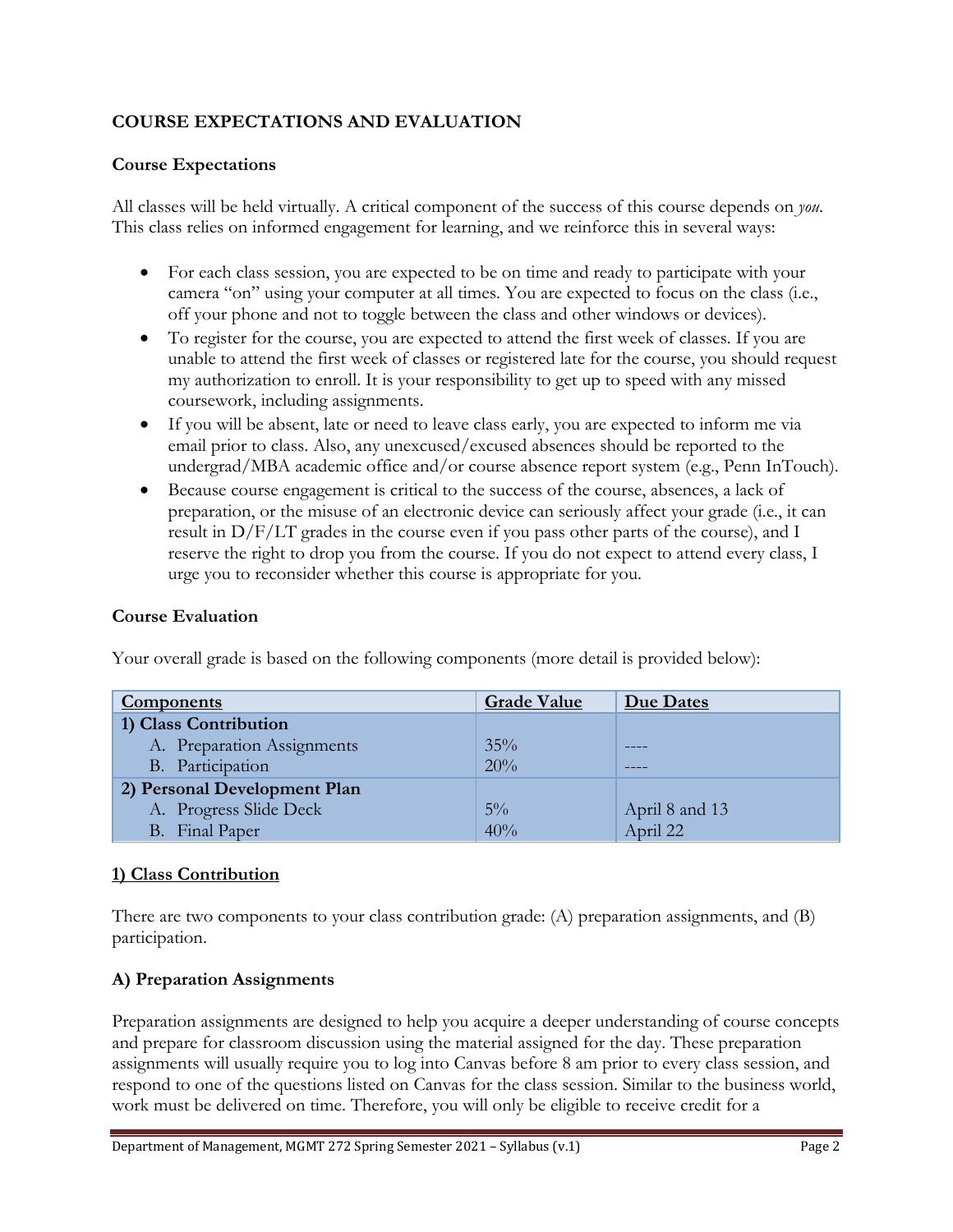preparation assignment if it is submitted by the deadline (i.e., submissions submitted after the deadline will receive zero credit—no exceptions will be made).

# **B) Participation**

High quality class contribution involves knowing when to speak and when to listen or allow others to speak in classroom discussion. Quality is more important than the quantity of comments. You are expected to attend every class session having read and thought about the assigned material. A contribution to class discussion is a comment that features one or more of the following properties:

- i) Uses logic, evidence, and related material (e.g., readings, data) to support conclusions, and is more than an expression of an opinion or feeling;
- ii) Shows curiosity, creativity, and the willingness to experiment;
- iii) Takes into consideration the ideas already offered by others, and moves the analysis forward to generate new insights; and/or
- iv) Helps others feel safe about participating.

Comments that are vague, repetitive, unrelated, disrespectful of others, or without sufficient foundation are discouraged and will be evaluated negatively. I will undertake "supportive cold calling" to encourage balanced involvement, to ensure appropriate preparation and attention, and to elevate the quality of in-class discussions. Please consult the Class Contribution rubric on Canvas for further information on how it is assessed.

## **2) Personal Development Plan (PDP)**

The purpose of the PDP is to help you develop and chart your political strategy as you enter your career. Furthermore, it serves as a mechanism for understanding how people currently working in sectors and organizations you are interested in have built power via concepts related to the course and navigated social/moral dilemmas when exercising power in their careers.

This can be a challenging assignment because it forces you to project yourself into the future. However, even if you change your goals or your interests change over time, creating a PDP enables you to set a range of short and long-term goals, and contemplate how power and politics are likely to impact your career objectives.

As part of your PDP, you must conduct AT LEAST three informational interviews with professionals who are currently in careers that you are interested in pursuing. From these interviews, you will learn about their strategies for dealing with issues pertinent to power and politics and integrate these insights with course concepts, case examples, and class exercises to chart your own strategy.

## **A) Progress Slide Deck and Feedback Session**

To help guide your PDP, you will sign up for one of the two assigned class sessions to share your progress on the PDP. You must sign up for the session in advance on Canvas. In this session, I will share some insights from research on power and politics in organizations that may be worth considering as you develop your PDP, as well as give you additional details on how best to develop your PDP.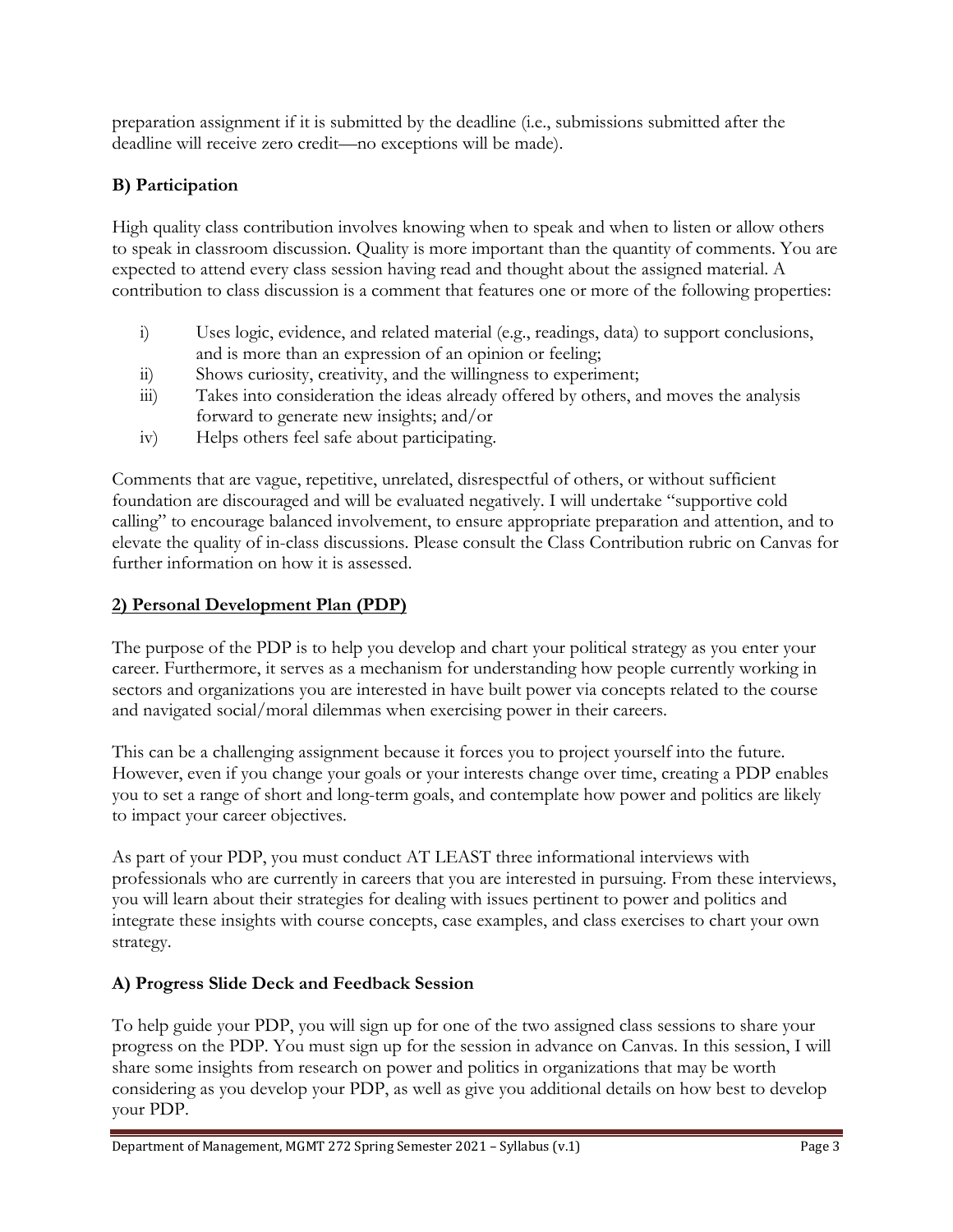In preparation for this feedback session, you should create a progress slide deck that conveys your progress on the PDP. Submit your progress slide deck in advance on Canvas and plan to present for a maximum of five minutes in class. Your progress slide deck should include the following information: a brief summary of your short and long-term goals (slide 1), a description of 2-3 topics from the course you are applying to your PDP (slide 2), a rationale for the 3 people you are planning to interview (slide 3), and what you have learned from your interviews thus far (slide 4). For feedback purposes, you should end with an "ask": what would you like your classmates' help on/thoughts on/reactions to (slide 5)? You are also welcome to include sample questions you are planning to use for your interviews as an "appendix slide" at the end of your slide deck. Based on this, you will receive in-person feedback from your peers as you continue to develop your PDP.

## **B) Final Paper**

Based on what you have learned in the course and in your informational interviews, you will submit your PDP, which should include the following:

- 1. Overview of your career goals;
- 2. Description of the people you interviewed;
- 3. Exposition of your strategic plan for developing power (e.g., choosing where to start, building networks, etc.) as you start your career (i.e., before taking your job and in your first year on the job) and transition into your future goals. You should develop, detail, and analyze a strategy that fits the political environment in which you will be working. Your goal should be to have a coherent strategy that is supported from topics discussed in the course and what you heard from your interviewees;
- 4. Ethical and social dilemmas (i.e., 2-3 potential dilemmas) that you might encounter as you implement your strategic plan and the concrete steps you will take to handle these dilemmas; and
- 5. A "top 10 list" of notes to yourself about power and politics that you want to remember a year from now (on your cover page).
- 6. Appendix: Semi-structured interview protocol that you used to guide your conversations with each interviewee.

These six areas should be covered in your PDP. Papers must be double-spaced and a maximum of 10 pages (Time New Roman, 12-point font; your cover page and interview protocol does not count towards this limit). Your grade will reflect the quality of your analysis, appropriate use of course concepts, logic, use of interview data, substantiation of conclusions, clarity, and interest. You should draw on material covered in the course to chart your political strategy, and you will want to use data (e.g., quotes) from your interviews to support your analysis throughout your paper.

More details will be provided in class and online, including an annotated outline for your plan and the rubric used for evaluation. Papers must be submitted on Canvas in time for the deadline (i.e., the start of class; 10:30 am for MGMT 272 or 12:00 pm for MGMT 772). Unless an exception is made, final paper submissions after the deadline will drop your grade by a full letter grade (e.g., a B+ would be converted into a C+). For each additional day it is late, it will be dropped additional letter grades. If your final paper is late by more than three days, you will receive a zero on the paper.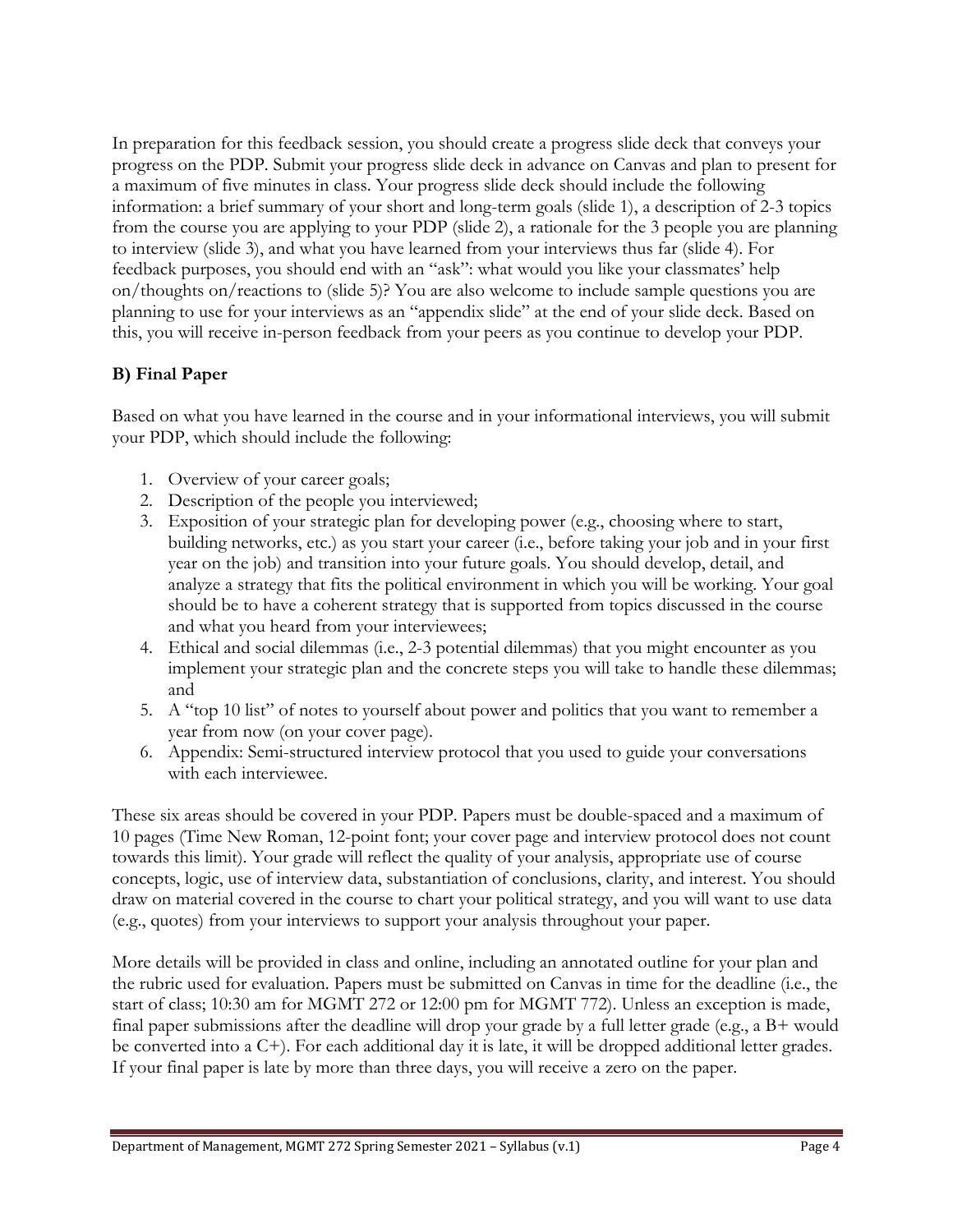Please note: for all components of your grade, any grading inquiries must be raised within 5 days of the grade being posted.

## **CODE OF CONDUCT, ETHICS AND WELLNESS**

- 1. You should be prepared and on time for all class sessions (see class contribution section).
- 2. You are encouraged to collaborate and obtain feedback from classmates during the course, but all submissions (e.g., preparation assignments, PDP) must be completed independently unless otherwise specified.
- 3. Class discussion should stay in class to ensure that we maintain a safe and open learning environment. I am a proponent of viewpoint diversity, but debates must also be conducted respectfully. I encourage students to visit www.openmindplatform.org to discover ways to cultivate their intellectual humility and openness.

Personal integrity and professionalism are fundamental values of Wharton and the University of Pennsylvania community. To help ensure that these values are upheld and to maintain equitability in the evaluation of your work, this course will be conducted in strict conformity with the Academic Honor Code. Please be aware that violation of the honor code is a serious violation. You are required to do original work, all assignments in this class must be completed independently unless otherwise specified. If you have any questions about any of the policies listed in this syllabus, please let me know. The University of Pennsylvania's Code of Academic Integrity can be examined at the following website: www.upenn.edu/academicintegrity/ai\_codeofacademicintegrity.html

Lastly, the University of Pennsylvania offers numerous services and initiatives for wellness. Any member of the Penn community can use these services. More information can be found by calling 215-898-HELP.

*Please note that this syllabus and the course outline are subject to change at the discretion of the instructor.*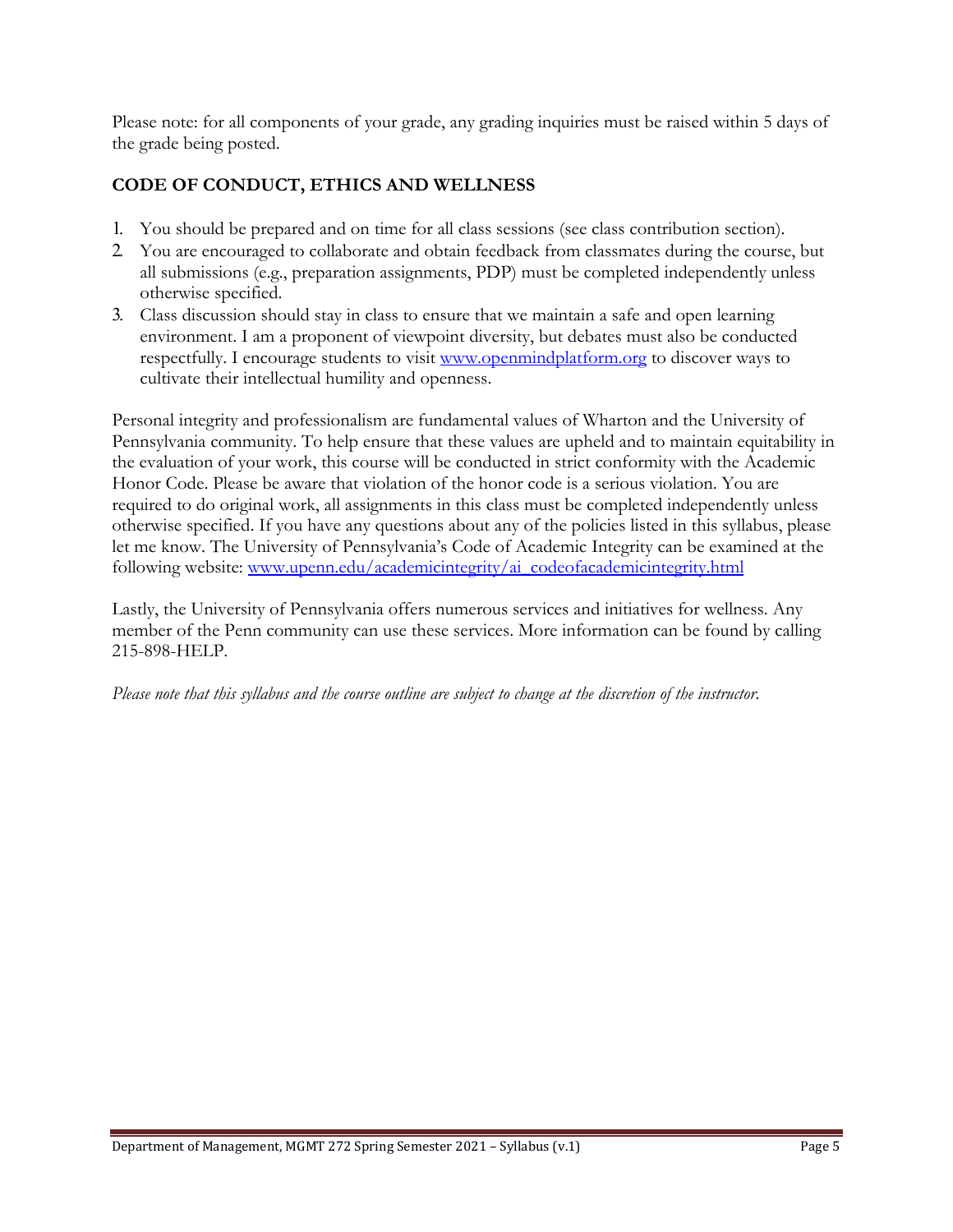### **COURSE OUTLINE**

| $\#$           | Date & Topics                                              | <b>Materials</b>                                                                                                                                                                   | Preparation for Class and Assignments                                                                                                                                                                                                                                     |  |
|----------------|------------------------------------------------------------|------------------------------------------------------------------------------------------------------------------------------------------------------------------------------------|---------------------------------------------------------------------------------------------------------------------------------------------------------------------------------------------------------------------------------------------------------------------------|--|
| 1              | March 16<br>#poweritup                                     | Pre-semester survey on Canvas<br>$\qquad \qquad -$<br>Nurmohamed, "What Behavioral<br>Science Tells Us About Power"<br>McGinn & Lingo, "Power and<br>Influence" (focus on p. 1-15) | Complete the pre-semester survey AT LEAST 2 days prior to<br>the first class. If you register for the course at a later date, it is<br>your responsibility to complete the survey.                                                                                        |  |
| 2              | March 18<br>Diagnosing Power:<br>Where to Start?           | Khazan, "Finding Your Passion' is<br>$\qquad \qquad \blacksquare$<br>Awful Advice"<br>Pfeffer, "Choosing Where to Start"<br>$\qquad \qquad \blacksquare$<br>Case: Martha Rinaldi   | Did Rinaldi make a mistake by choosing Potomac over Deep<br>Dive? Apply principles from Pfeffer's reading to inform what<br>she should have done and/or could have done differently<br>when making her decision.                                                          |  |
| $\mathfrak{Z}$ | March 23<br>Power Play(ed):<br>Alliances and<br>Coalitions | Pfeffer, "Power Play"<br>Stern & Westphal "Flattery Will Get<br>You Everywhere"<br>In class: Galbraith and Company                                                                 | Based on what we learned last class and from today's readings,<br>please detail two ways in which you plan on changing your<br>strategies for building power and/or improving your job<br>performance in your future career. Why are these strategies<br>valuable to you? |  |
| 4              | March 25<br><b>Status Conflict</b>                         | Greer and Case, "The Essential<br>Tension Between Leadership and<br>Power"<br>Bendersky, "How to Get Ideological<br>Opponents to Work With You"<br>Case: WWF vs. Bret Hart         | Based on the readings for today, what could Bret Hart have<br>done differently when managing his relationship with Vince<br>McMahon?                                                                                                                                      |  |
|                | March 30                                                   |                                                                                                                                                                                    | WELLNESS DAY (No Class)                                                                                                                                                                                                                                                   |  |
| 5              | April 1<br>Networks &<br>Change<br>Management              | Cross, Nohria, & Parker, "Six Myths<br>about Informal Networks"<br>Simulation Overview (to be posted<br>on Canvas)<br>In class: Change Management<br>Simulation                    | Please register for the change management simulation prior to<br>class. Using the readings and simulation overview, discuss two<br>lessons on networks that you will try to implement in the<br>simulation.                                                               |  |
| 6              | April 6<br>Views from the<br>C-Suite                       | #poweritup Zoomside Chat with<br>Guest Speaker (TBA), 4:30-6:00pm                                                                                                                  | Please write a reflection on your experience in the Change<br>$\equiv$<br>Management Simulation. In this reflection, you should use<br>course concepts to discuss what seemed to be effective versus<br>ineffective in the simulation. Based on what you learned in the   |  |